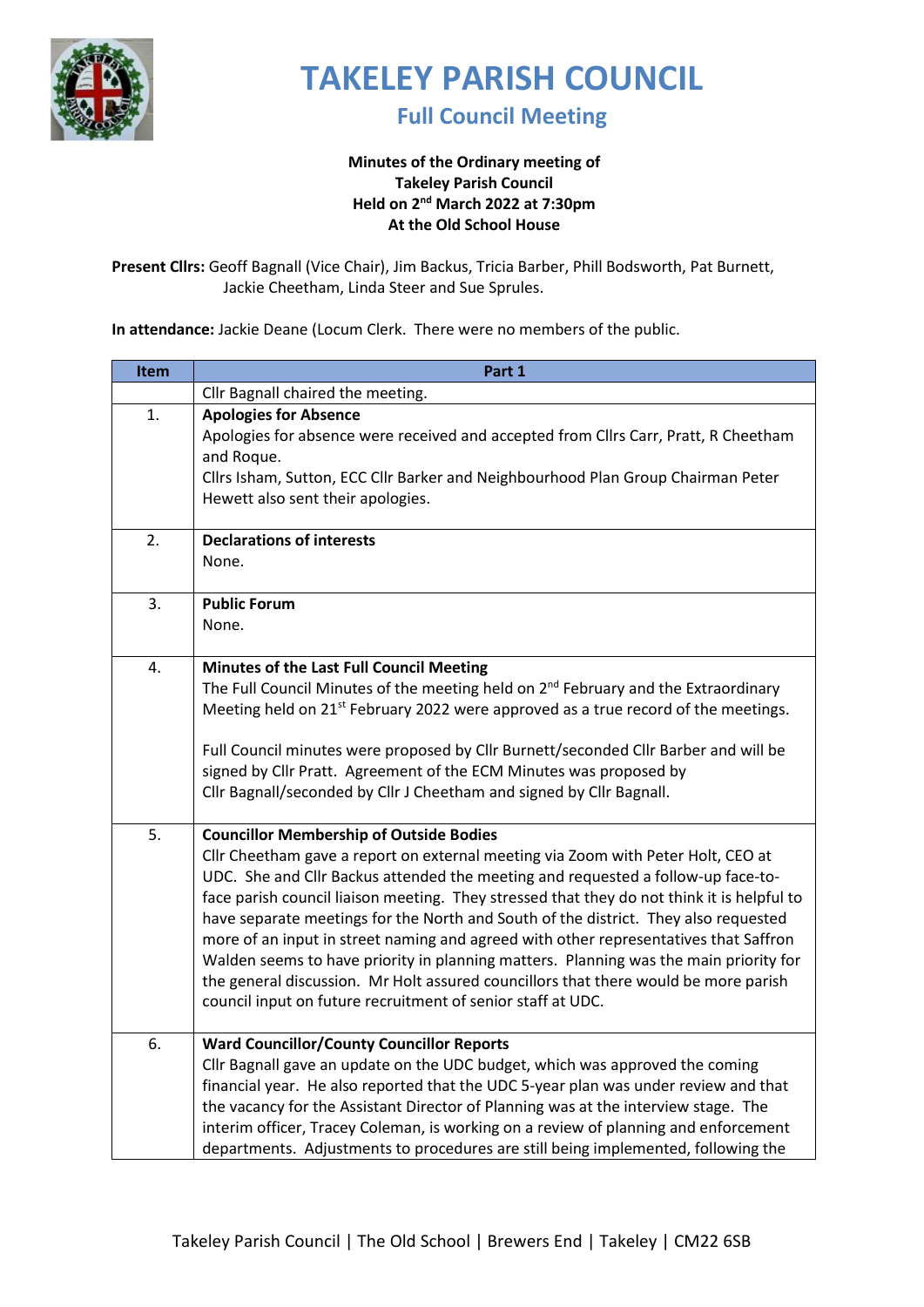

|    |    | changes to planning application decision-making process.                                                                                                                                                                                                                                                                                                                                                                                                                                                                                                                                                                                                                                                                                                                                            |
|----|----|-----------------------------------------------------------------------------------------------------------------------------------------------------------------------------------------------------------------------------------------------------------------------------------------------------------------------------------------------------------------------------------------------------------------------------------------------------------------------------------------------------------------------------------------------------------------------------------------------------------------------------------------------------------------------------------------------------------------------------------------------------------------------------------------------------|
| 7. | a) | <b>Clerk's Report</b><br>The Uttlesford Code of Conduct, Parish Council Standing Orders, Financial<br>Regulations and Mission Statement have been circulated to all councillors.<br>Please note that it is a legal requirement for councillors to register their<br>interests with UDC by completing their form and for the interests to be<br>available on the Parish Council's website.<br>These interests are:<br>Any beneficial interest in land which you or your spouse or partner have within<br>the parish - this includes if you own your own home in parish<br>Any licence (alone or jointly) which you, your spouse or partner holds to<br>occupy land in the parish<br>Any beneficial interest which you or your spouse or partner have in a place of<br>business located in the parish |
|    |    | <b>Actions:</b><br>Councillors are asked to view their register displayed on the UDC<br>٠<br>website, check that the forms were completed correctly and ensure<br>that they are aware of when and how to declare those interests at<br>meetings.<br>Each Parish Council policy will be re-adopted, subject to any<br>$\bullet$<br>amendments, at forthcoming meetings.<br>Members agreed that the adopted policies should be presented in a<br>٠<br>consistent format, with the parish council logo as a header, with the<br>adoption date and the review cycle noted on the footer of each<br>document.                                                                                                                                                                                            |
|    |    | b) A Finance Committee meeting should be arranged to prepare for end of year<br>audit arrangements, to further discuss allocation of reserves and to agree<br>quarterly meeting dates for the rest of the year. Arrangements should also be<br>made for starting the Rialtas accounting system from 1st April, with the<br>current financial year transactions being input as previously agreed.<br><b>Actions:</b>                                                                                                                                                                                                                                                                                                                                                                                 |
|    |    | Cllr Bagnall said that he will set a date of a committee meeting in early<br>April.<br>Cllr Bagnall invited other members to consider joining the finance<br>committee to increase the number of members on the committee.                                                                                                                                                                                                                                                                                                                                                                                                                                                                                                                                                                          |
|    |    | c) UDC has been notified of Cllr Trevor Allen's resignation. A notice has been<br>displayed on our notice boards and website. UDC will advise the parish council<br>when it will be possible to co-opt a new councillor and this information will be<br>displayed ahead of the next meeting. At this point, members can ask in the<br>community for anyone interested in the post to contact the parish clerk, for<br>consideration at the April Full Council meeting.<br>Action: Members agreed to advertise for co-opting a new councillor once                                                                                                                                                                                                                                                   |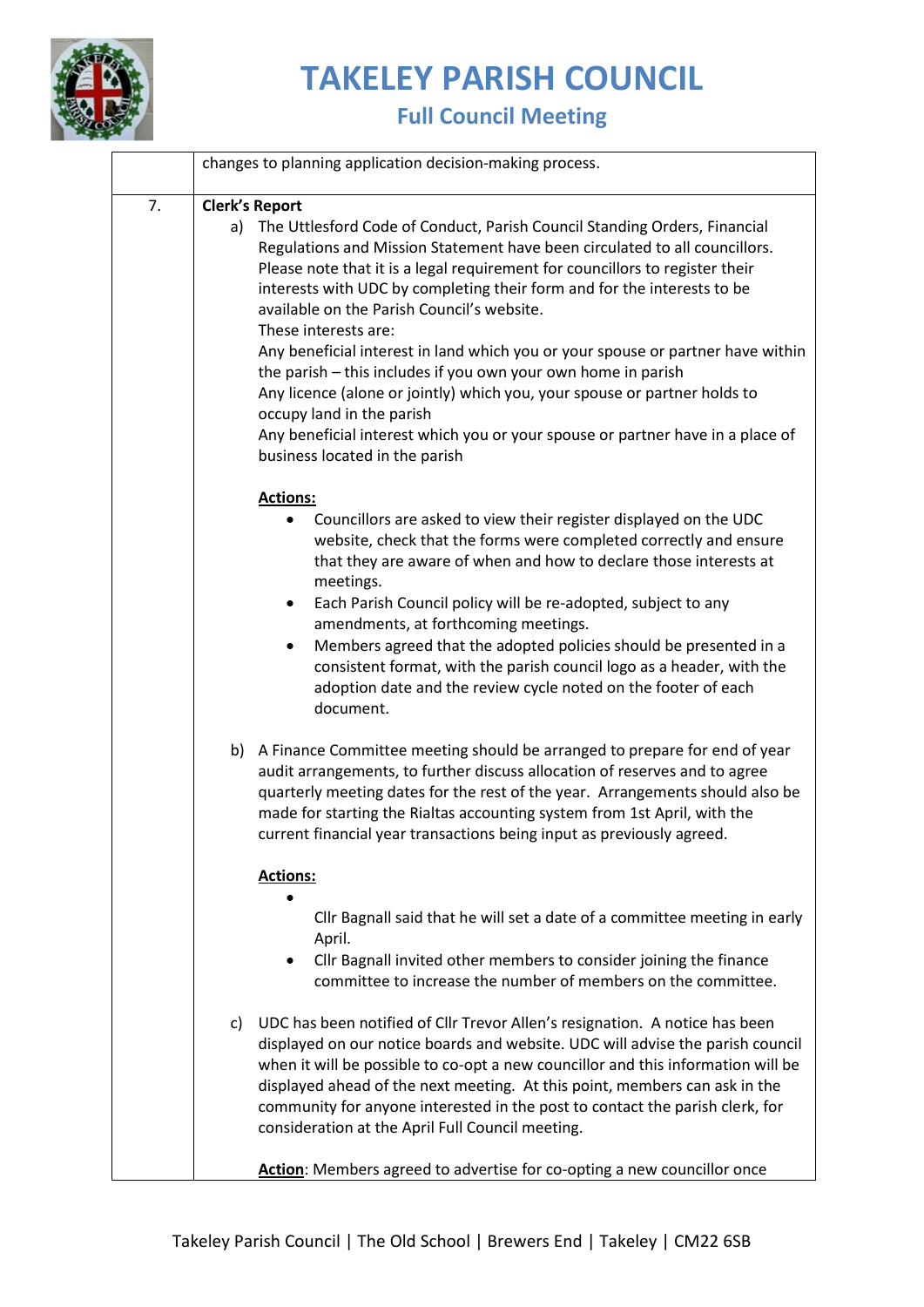

|     | notified by UDC, with a view to inviting prospective candidates to the May<br>meeting.                                                                                                                                                                                                                                                                                                                                    |
|-----|---------------------------------------------------------------------------------------------------------------------------------------------------------------------------------------------------------------------------------------------------------------------------------------------------------------------------------------------------------------------------------------------------------------------------|
|     | d) The potential to change the hinges for the Old School House entrance gates<br>has been explored and Helions Forge has responded as follows:<br>"I'm not sure if we would be able to do anything about the movement range of<br>the gates in that direction unless we were going to have the posts removed<br>and replaced with new circular posts that have different positions for the<br>hinges.                     |
|     | We would potentially also have to remake/modify the gates so that they still<br>fit the space nicely once hinged from the new position, otherwise you would<br>be left with a large gap in between the gates when closed.<br>I would be happy to come out to see what can be done but in order to carry<br>out the works required to make the above changes, however this option will<br>probably cost upwards of £3000." |
|     | Action: For consideration on the September 2022 agenda.<br>Cllr Cheetham would like to consider getting a grant to cover cost of changing<br>the gates to make better use of the car park if there is need.                                                                                                                                                                                                               |
| 8.  | <b>Finance Report (Appendix 1)</b><br>February receipts and payments were noted.<br>Action: Future reports to annotate where an entry is due to be reimbursed by grant<br>funding (or otherwise off-set).                                                                                                                                                                                                                 |
| 9.  | <b>Planning Committee Report and Recommendations</b><br>The minutes of the meeting held on 9th February were noted.                                                                                                                                                                                                                                                                                                       |
|     | <b>Actions:</b><br>Cllr Bagnall queried that there is no comment on the retrospective application<br>for Cranwellian. The Locum Clerk agreed to resubmit the comment made in<br>January.                                                                                                                                                                                                                                  |
|     | Concern was raised over the ongoing Highways issue flooding issue on the<br>walk to school route on B1256 on the junction with Warish Hall Road. The<br>drainage problem causes water on the road and the Locum Clerk was asked to<br>contact Cllr Susan Barker to ask for this issue to be resolved.                                                                                                                     |
| 10. | <b>Neighbourhood Plan Update</b>                                                                                                                                                                                                                                                                                                                                                                                          |
|     | A report was received from the Chair of the Steering Group:                                                                                                                                                                                                                                                                                                                                                               |
|     | There has been a low response rate to the Housing Needs Survey therefore the<br>deadline has been extended. The Steering Group will use social media and                                                                                                                                                                                                                                                                  |
|     | other means to encourage more residents to complete and return their forms                                                                                                                                                                                                                                                                                                                                                |
|     | Professional surveys are being carried out on Landscape, Heritage and Ecology                                                                                                                                                                                                                                                                                                                                             |
|     | A Government grant has been awarded by Locality for £9,750 and a due<br>٠<br>diligence form has been completed, prior to funds being transferred to the<br>Parish Council.                                                                                                                                                                                                                                                |
|     | The group will study correspondence regarding the Saffron Walden                                                                                                                                                                                                                                                                                                                                                          |
|     | Neighbourhood Plan and the inspector's modification/rejection of certain<br>policies due to lack of supporting evidence.                                                                                                                                                                                                                                                                                                  |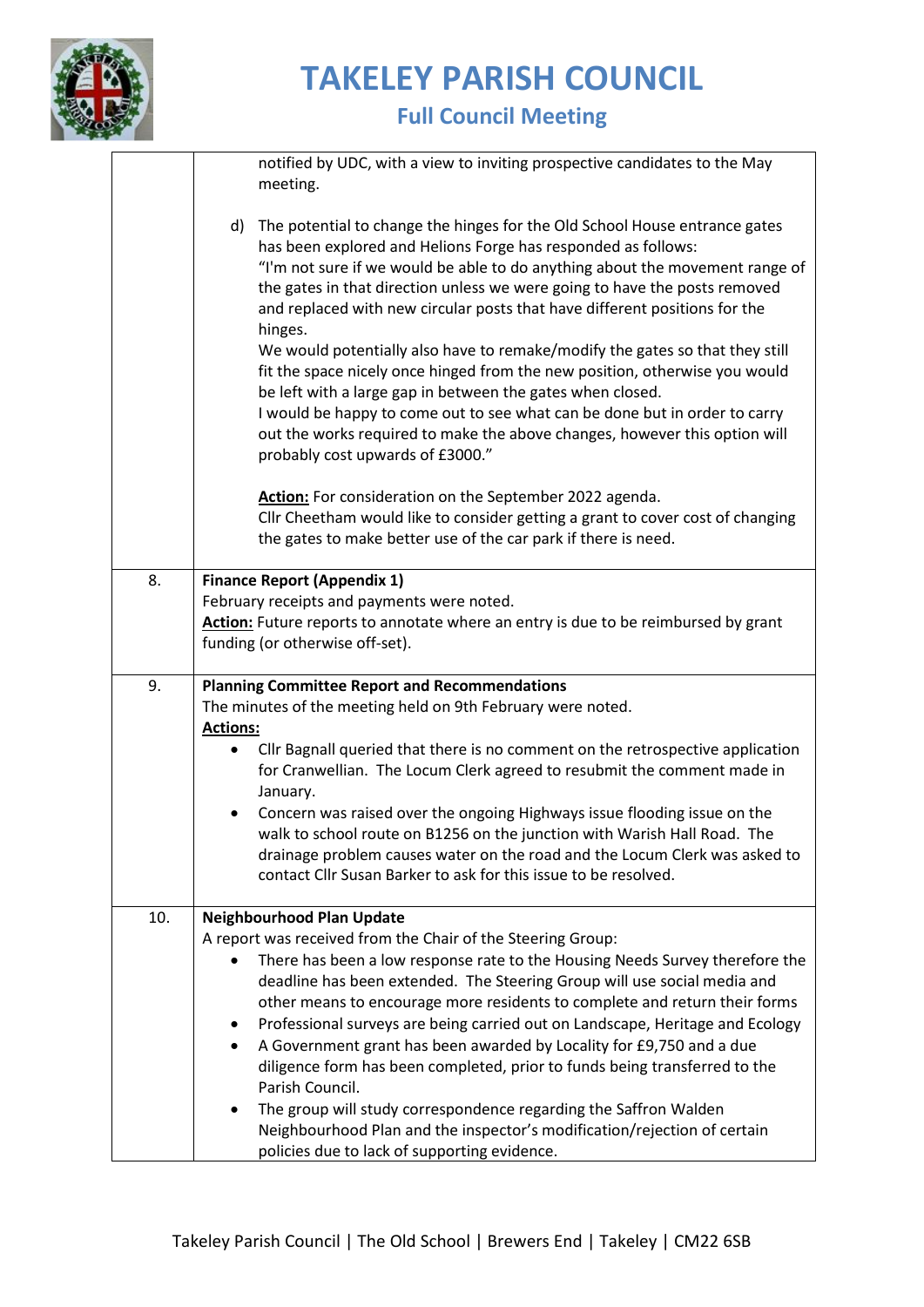

|     | $\bullet$ | The next meeting will be held on 8 <sup>th</sup> March and to include discussion on<br>preparing a questionnaire for a full parish survey.                                                                                                                                                                                                                                                                                                                                                                                                                                                                                                                                                                                                                                                                                                                           |
|-----|-----------|----------------------------------------------------------------------------------------------------------------------------------------------------------------------------------------------------------------------------------------------------------------------------------------------------------------------------------------------------------------------------------------------------------------------------------------------------------------------------------------------------------------------------------------------------------------------------------------------------------------------------------------------------------------------------------------------------------------------------------------------------------------------------------------------------------------------------------------------------------------------|
| 11. |           | <b>Warish Hall Appeal</b><br>a) The Clerk gave an update on the appeal:<br>The Weston Homes appeal will be decided at a Public Inquiry where the Parish<br>Council has 'Rule 6 status' to appear as a main party at the hearings in June.<br>Landscape and Planning witnesses have been appointed.<br>An advocate has been sourced and will be appointed as soon as possible.<br>Stansted and Great Canfield Parish Councils have helped by giving their<br>recommendations and advice on their own experiences in public inquiries.<br>The Parish Council will work closely with UDC as the Parish Council will need to<br>align with their case and rely on UDC evidence from their witnesses, including<br>Heritage evidence.<br>Initial meetings have been arranged to start work on the Parish Council's<br>Statement of Case ahead of the 15th March deadline. |
|     |           | Action: Cllr Bagnall agreed to contact Unity Bank to enquire about setting up a<br>dedicated account for fundraising.                                                                                                                                                                                                                                                                                                                                                                                                                                                                                                                                                                                                                                                                                                                                                |
|     |           | b) Members considered holding a public meeting to inform residents and raise<br>awareness of the Parish Council's involvement in the appeal. It was agreed<br>that this should be the main topic of the Annual Parish Assembly, along with<br>the Neighbourhood Plan and in the meantime, the Parish Council should<br>compile a flyer to hand deliver to residents. It was also agreed that a letter<br>should be sent to neighbouring parish councils who are affected by the CPZ<br>policy, requesting a donation.                                                                                                                                                                                                                                                                                                                                                |
|     |           | Action: Details for the letter to parish councils and leaflet for residents to be<br>discussed at the nexp planning committee meeting.                                                                                                                                                                                                                                                                                                                                                                                                                                                                                                                                                                                                                                                                                                                               |
|     | c)        | The following consultant appointments were ratified:<br>RESOLVED to accept of a fee quote from Wynne-Williams Associates<br>dated 28th February for expert landscape witness services.<br>(Cllr Steer proposed/ Cllr Backus seconded)                                                                                                                                                                                                                                                                                                                                                                                                                                                                                                                                                                                                                                |
|     |           | RESOLVED to accept a fee quote from Cerda Planning dated 17th<br>٠<br>February for expert planning witness services.                                                                                                                                                                                                                                                                                                                                                                                                                                                                                                                                                                                                                                                                                                                                                 |
|     |           | (Cllr Steer proposed/Cllr Backus seconded)                                                                                                                                                                                                                                                                                                                                                                                                                                                                                                                                                                                                                                                                                                                                                                                                                           |
|     |           | The Locum Clerk left the room for the discussion and decision on planning<br>coordination/support services for the public inquiry.                                                                                                                                                                                                                                                                                                                                                                                                                                                                                                                                                                                                                                                                                                                                   |
|     |           | <b>RESOLVED</b> to accept a fee quote dated 1 <sup>st</sup> March for Jackie Deane to<br>٠<br>work up to 15 hours per week on the Planning Inquiry from 1st April to<br>30 <sup>th</sup> June 2022.<br>(Cllr J Cheetham proposed/Cllr Steer seconded)                                                                                                                                                                                                                                                                                                                                                                                                                                                                                                                                                                                                                |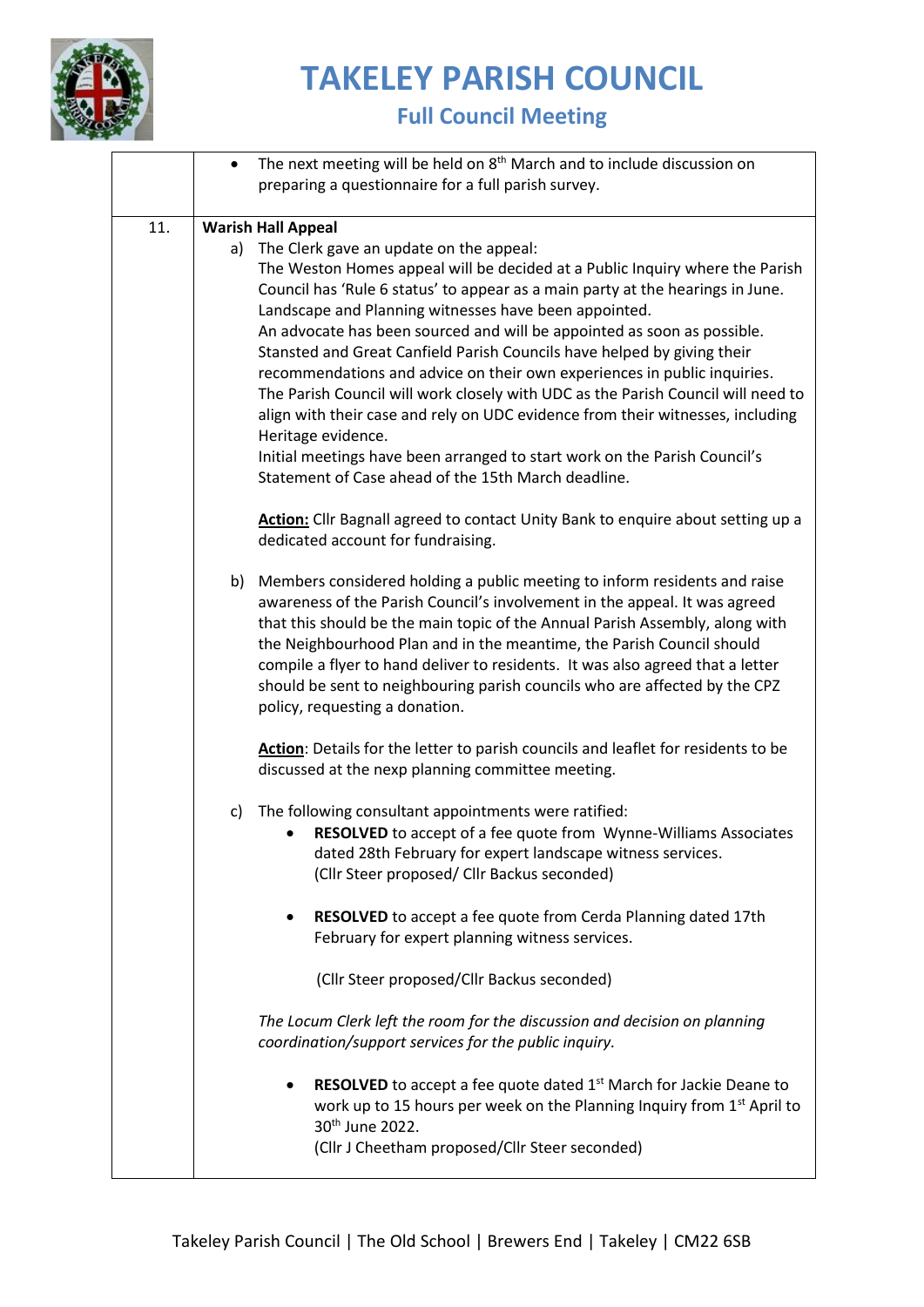

|     | The Locum Clerk returned to the meeting.                                                                                                                                                                                                                                                                                                                                                                                                                                                                                                                                                      |
|-----|-----------------------------------------------------------------------------------------------------------------------------------------------------------------------------------------------------------------------------------------------------------------------------------------------------------------------------------------------------------------------------------------------------------------------------------------------------------------------------------------------------------------------------------------------------------------------------------------------|
| 12. | <b>Youth Provision Plan</b><br>Cllr Burnett reported on the draft plan and explained that she has applied to UDC for a<br>grant. The club hopes to start in September and it will be based at the Old School<br>House.                                                                                                                                                                                                                                                                                                                                                                        |
| 13. | <b>Street Lights</b><br>A quote from A&J Lighting to service and clean four streets and to change the light<br>fittings for LED bulbs or for an alternative to remove the posts and lights.<br>RESOLVED to change the four existing street lights to fittings for LED lamps, to clean<br>and service, to the sum of £1476 plus VAT.<br>(Cllr J Backus proposed/ Cllr J Cheetham seconded. The vote was unanimous)<br>Note: Once LEDs are fitted they should not need replacing and the lamps are<br>guaranteed for 10 years. These will need to be cleaned once a year £20 per light per      |
|     | year plus VAT, ideally done around September so they are at their best for when the<br>clocks change.                                                                                                                                                                                                                                                                                                                                                                                                                                                                                         |
| 14. | <b>Staffing Committee Report</b><br>a) Noted: Resignations have been accepted from the caretaker and cleaner.<br>b) Cllr Burnett gave a progress report on the advertising and recruitment process for a<br>new caretaker.<br>c) Cllr Barber reported that the advertising and recruitment process for a new parish<br>clerk was in progress and a further meeting was being arranged.<br>d) Cllr Burnett reported that the committee is happy to extend the existing<br>arrangements with the Locum Clerk for her to work for up to 20 hours per week until<br>the end of June, if required. |
|     | <b>Actions:</b><br>J Cheetham asked that changes of staff should in future be communicated to all<br>councillors and that this should be included in the committee's Terms of Reference.<br>Cllr Burnett requested a staffing policy and review of the terms of reference for the<br>staffing committee.<br>Cllr Barber requested that a letter to be sent to both former members of staff, from<br>Cllr Bagnall, on behalf of the Parish Council.<br>An exit interview was held by Cllr Pratt and should be recorded by the staffing<br>committee.<br>(Cllr Burnett left the room)           |
| 15. | <b>RCCE Subscription Renewal</b><br>RCCE Village Halls & Community Buildings current membership expires on 31st March<br>2022. On renewall, a membership certificate will be mailed to the Council to confirm<br>membership for the year.                                                                                                                                                                                                                                                                                                                                                     |
|     | RESOLVED to renew the annual subscription at £60 + VAT. It was noted that there is a<br>discount for early payment before 30th April of £5.                                                                                                                                                                                                                                                                                                                                                                                                                                                   |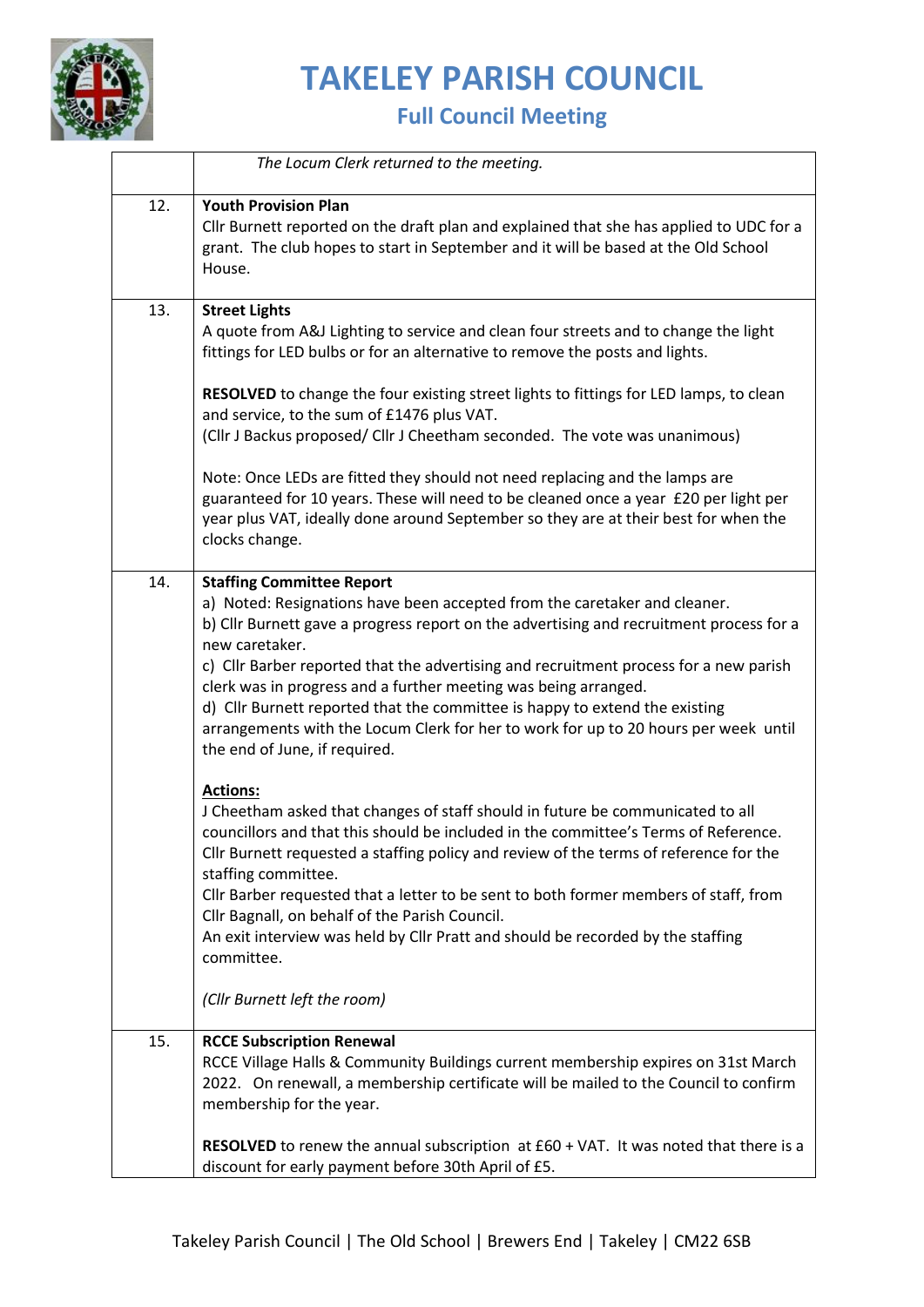

|     | (Proposed Cllr Steer/Seconded Cllr Sprules)                                                                                                                                                                                                                                                                                                                                                                                                                                                                                                                          |  |  |  |  |
|-----|----------------------------------------------------------------------------------------------------------------------------------------------------------------------------------------------------------------------------------------------------------------------------------------------------------------------------------------------------------------------------------------------------------------------------------------------------------------------------------------------------------------------------------------------------------------------|--|--|--|--|
|     | Cllr Burnett returned to the meeting.                                                                                                                                                                                                                                                                                                                                                                                                                                                                                                                                |  |  |  |  |
| 16. | <b>Proposals for Upgraded Sports Facilities</b><br>Cllr Roque was due to give an update on potential grant applications therefore the<br>item was DEFERRED to the next meeting.<br>The Locum Clerk reported that Endurance Estates has requested information on the<br>parish council's ambitions and they would consider previous plans for the long-term<br>grant for sports pavilion and renewed pitches.<br><b>Actions:</b>                                                                                                                                      |  |  |  |  |
|     | The sports needs for potential financial contributions through planning<br>agreements should be considered at the next planning committee<br>meeting.<br>Details of the previous sports field grant propsals should be circulated<br>$\bullet$<br>ahead of the next meeting.                                                                                                                                                                                                                                                                                         |  |  |  |  |
| 17. | <b>IT Review (Appendix 2)</b><br>A report and fee quote was received from RTTEC.<br>RESOLVED to accept the recommendations of the report and to accept RTTEC's fee<br>quote for their works to implement the changes.                                                                                                                                                                                                                                                                                                                                                |  |  |  |  |
|     | (Cllr J Cheetham proposed/Cllr Bodsworth seconded. The vote was unanimous.)                                                                                                                                                                                                                                                                                                                                                                                                                                                                                          |  |  |  |  |
| 18. | <b>Jubilee Celebrations</b><br>Cllr Burnett gave an update on the 4-day event and grant applications have been<br>Action:<br>Cllr Bagnall agreed to review the community budget s137 and ringfence the<br>underspend for the current financial year for the jubilee celebrations.                                                                                                                                                                                                                                                                                    |  |  |  |  |
|     | Cllr Steer left the meeting.                                                                                                                                                                                                                                                                                                                                                                                                                                                                                                                                         |  |  |  |  |
| 19. | <b>Maintenance of Morrell's Green</b><br>Cllr Burnett reported on the recent site visit following tree works completed in<br>November and she gave her recommendations.                                                                                                                                                                                                                                                                                                                                                                                              |  |  |  |  |
|     | <b>Actions:</b><br>To contact the tree contractor to ask them to clear away any cuttings and<br>٠<br>chippings from their works<br>If this is not cleared satisfactorily, to bring the matter to the next council<br>٠<br>meeting to discuss an alternative arrangement<br>Ask Essex County Council if they own the fence and if so, if it can be repaired.<br>Also ask if they would trim the trees along the Flitch Way to allow more<br>sunlight into the play area<br>Contact UDC Highways Rangers and Friends of the Flitch Way to enquire if they<br>$\bullet$ |  |  |  |  |
|     | would clean the play equipment<br>Obtain a quote for a contractor to repair the fence around the play area                                                                                                                                                                                                                                                                                                                                                                                                                                                           |  |  |  |  |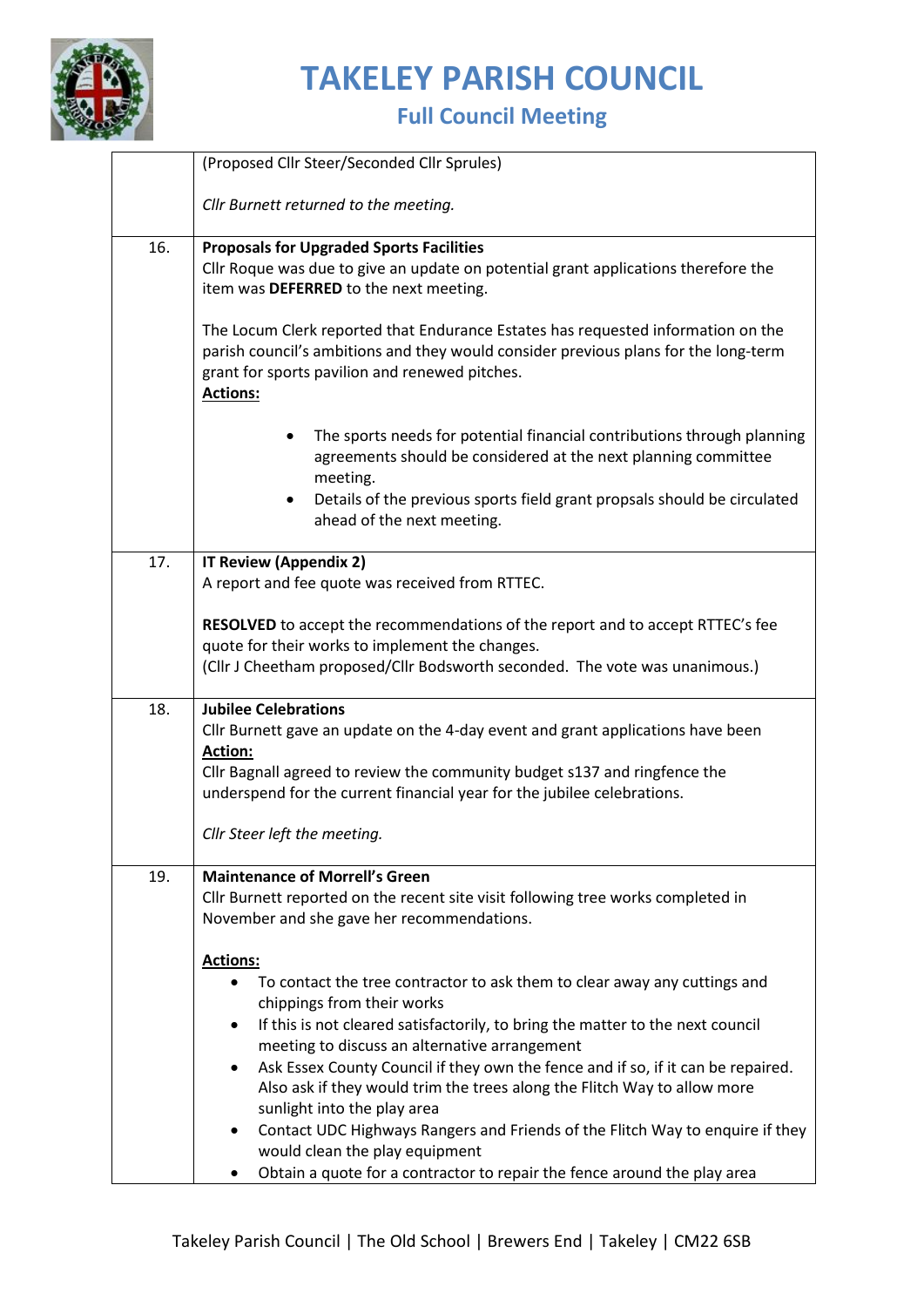

### **Full Council Meeting**

|     | Contact TBS hygiene to check the frequency of bin emptying at this location<br>and if this needs to be increased<br>Future agenda item to consider employing a handyman/groundsman for the<br>maintenance of parish council owned open spaces<br>Contact UDC to enquire about any changes of replacement waste/recycling                                                                                                                                                                                                                                                                                          |
|-----|-------------------------------------------------------------------------------------------------------------------------------------------------------------------------------------------------------------------------------------------------------------------------------------------------------------------------------------------------------------------------------------------------------------------------------------------------------------------------------------------------------------------------------------------------------------------------------------------------------------------|
|     | bins and the garden waste collection service.                                                                                                                                                                                                                                                                                                                                                                                                                                                                                                                                                                     |
| 20. | Correspondence<br>Noted- Essex County Council Minerals & Waste:<br>From 11 February to 25 March 2022 - Focussed Engagement on Policy S6 of the<br>Minerals Local Plan 2014 and Call for Sand and Gravel Extraction Sites.<br>"the NPPF requires that a seven-year landbank of sand and gravel be maintained to<br>ensure a steady and adequate supply of mineral - based on a new plan provision<br>calculated from an average of the last 10 years of rolling sales plus a buffer of 20%,<br>additional sites will be needed to enable Essex to meet this requirement to the end of<br>the plan period in 2029." |
| 21. | Items to Note and for Future Meetings<br>a) Finance Committee to set the date of next meeting<br>b) Finance Committee to research and propose a new hall hire rate for regular hirers<br>c) Bin collection review                                                                                                                                                                                                                                                                                                                                                                                                 |
| 22. | Date of the next meeting<br>The next Full Council meeting is due to take place on 6 <sup>th</sup> April 2022 at 7.30pm.                                                                                                                                                                                                                                                                                                                                                                                                                                                                                           |

Being no further business, the meeting closed at 10.08pm.

Signed by the Chairman ……………………………………………………………………………

Date ……………………………………………………………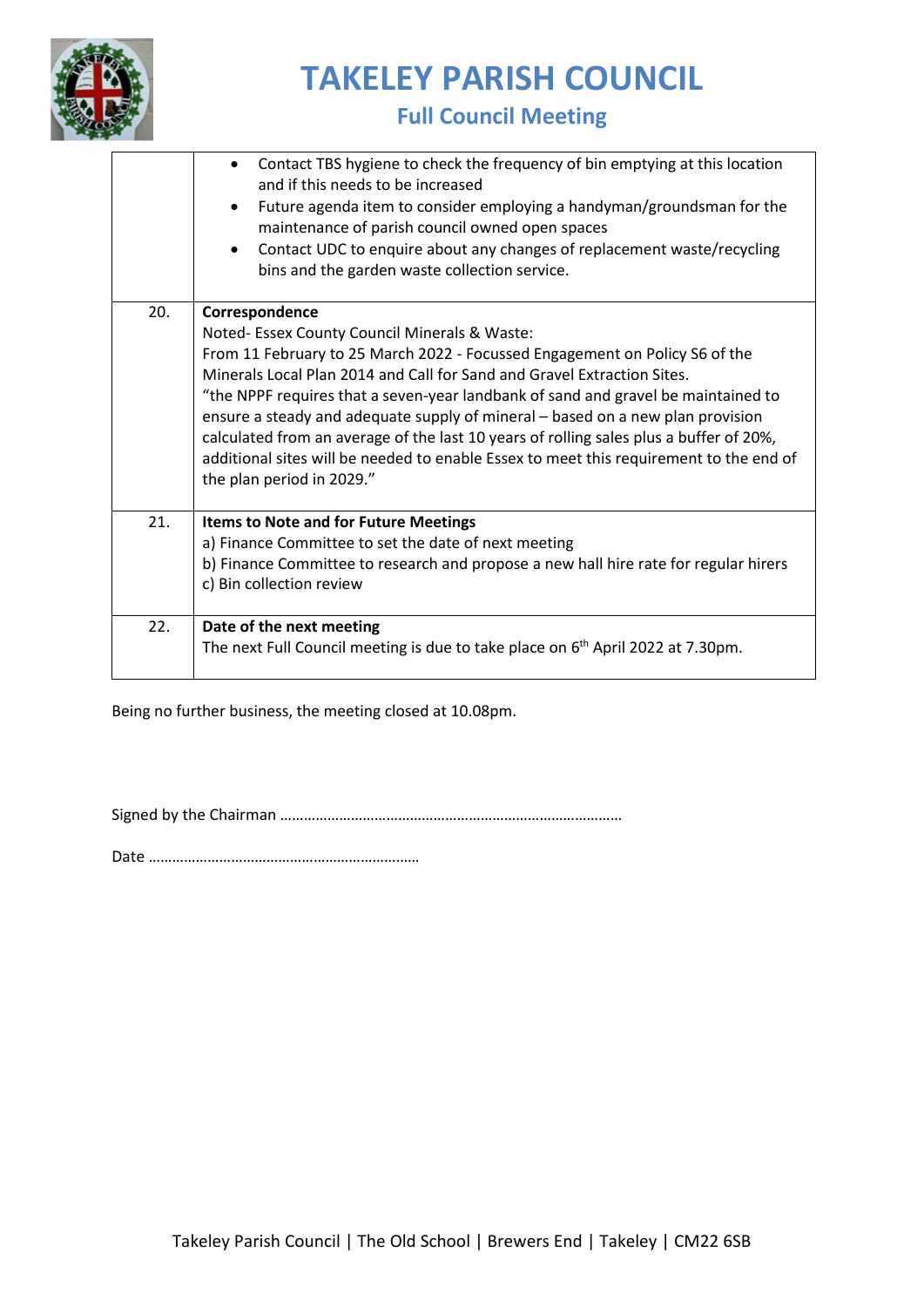#### **FEBRUARY 2022 FINANCE REPORT**

Ē

|             |                                   | <b>Business Current Account</b>                                         |            |          |                   |     |                      |
|-------------|-----------------------------------|-------------------------------------------------------------------------|------------|----------|-------------------|-----|----------------------|
|             | Payee                             | <b>Detail</b>                                                           | Gross      | Vat      | <b>Net</b>        | f R | <b>Budget Ref</b>    |
| <b>Date</b> |                                   |                                                                         | £          | £        |                   |     |                      |
| <b>BFWD</b> |                                   |                                                                         | 113245.56  |          |                   |     |                      |
| 01/02/22    | B/P to: M F Peachey               | Laminated Village Map - Neighbourhood Plan Group                        | $-192.00$  | $-32.00$ | $-160.00$         |     |                      |
| 01/02/22    | B/P to: Mr P Hewett               | 2100 x A4 consultation leaflets - Nedighbourhood Plan Group             | $-290.00$  |          | $-290.00$         |     |                      |
| 01/02/22    | S/O to: Activ Web Design          | <b>ACTIV WEB DESIGN</b>                                                 | $-42.00$   | $-7.00$  | $-35.00$          |     |                      |
| 01/02/22    | Window Wash                       | Old School - clean windows inside & out plus roof lights, sun tunnel, & | $-130.00$  |          | $-130.00$         |     |                      |
| 04/02/22    | Ladies Circle                     | Old School Hitre Inv 2203                                               | 22.50      |          | 22.50             |     |                      |
| 04/02/22    | Art Group                         | Old School Hire inv 2204                                                | 120.00     |          | 120.00            |     |                      |
| 03/02/22    | Direct Debit (NPOWER)             | <b>Street Lighting</b>                                                  | $-18.49$   | $-0.88$  | $-17.61$          |     |                      |
| 08/02/22    | Direct Debit (PUBLIC WORKS LOANS) | Silver Jubilee Hall Refurb Loan                                         | $-5618.85$ |          | $-5618.85$        |     |                      |
| 08/02/22    | B/P to: Priors Wood Court         | Donation - Priors Wood Court Residents Association                      | $-200.00$  |          | $-200.00$         |     |                      |
| 10/02/22    | Direct Debit (XLN TELECOM)        | Phone & Broadband                                                       | $-72.53$   | $-12.09$ | $-60.44$          |     | 106824.19            |
| 20/02/22    | Graham Mann                       | Expenses                                                                | $-37.10$   |          | $-37.10$          |     | £24.15 Stationery &: |
| 20/02/22    | TBS Hygiene                       | Litter & Dog Bin Collections                                            | $-286.08$  | $-47.68$ | $-238.40$         |     |                      |
| 20/02/22    | Jane Heskey                       | Expenses - TPC Minute binders                                           | $-84.95$   | $-16.99$ | $-67.96$          |     |                      |
| 22/02/22    | EALC                              | Village Hall Course - Clr Sonia Carr 17th & 24th June 2021              | $-168.00$  | $-28$    | $-140.00$         |     |                      |
| 23/02/22    | Locum Clerk - JD                  | Neighbourhood Plan administration Feb 2022                              | $-390.00$  |          | $-390.00$         |     |                      |
| 23/02/22    | Locum Clerk- JD                   | TPC administration Feb 22 inv 2021004                                   | $-2900.00$ |          | $-2900.00$        |     |                      |
|             |                                   |                                                                         |            |          | 0.00              |     |                      |
|             |                                   |                                                                         |            |          | 0.00              |     |                      |
|             | <b>TOTAL</b>                      |                                                                         | 102958.06  |          | -144.64 102813.42 |     |                      |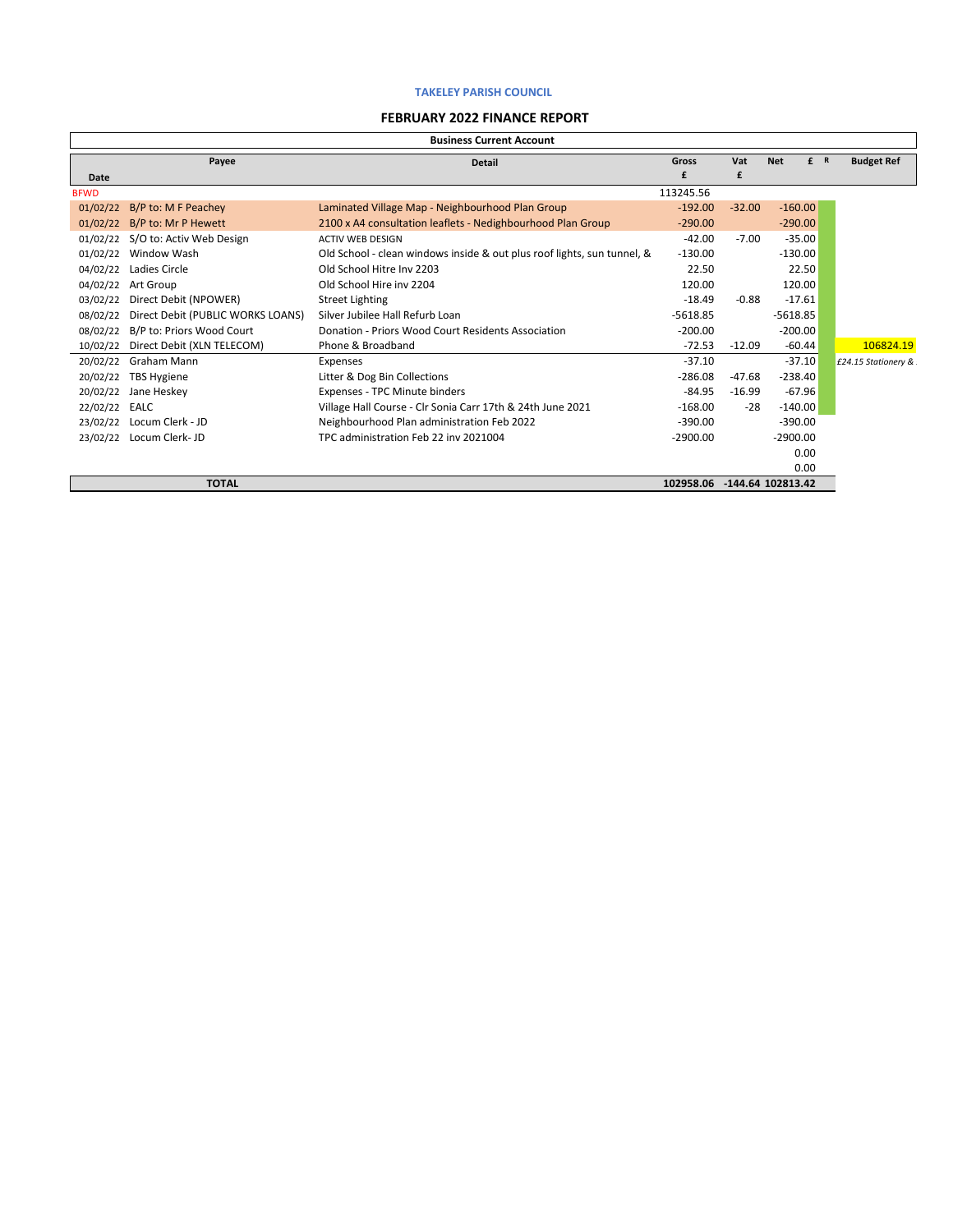### Review of current IT in place @ Takeley Parish Council

### 10/02/2022

#### Prices and quotations are valid for 30 Days\*

Laptops x 2: New HP i5 500GB storage – windows 10 HP i3 125GB storage – windows 10

Office software: Office 365 Home – annual license £79.99 paid Oct 2021

Emails: Currently using @outlook.com

Domain and hosting: Activ Web Design

Files: Held on onedrive: 10.6GB Dropbox(full and not syncing) 5GB a few extra files on Admin PC

Security: None on either device – SORTED AVAST INSTALLED AND COVERED FOR 12MONTHS

#### Recommended solution:

Laptops x 2: Clerk PC to go to 11 once file structure is sorted, Admin PC to have dropbox and old files removed once new file structure is sorted as to avoid duplications.

Office Software: We would propose moving to office 365 for business as this provide a much securer platform and also includes 1 exchange email account as well.

Emails: We propose setting up a new exchange email account using the domain, takeleyparishcouncil.co.uk e.g: Clerk@takeleyparishcouncil.co.uk or whatever you wish as the prefix. Exchange allows for higher security and protection of emails and also the flexibility to sync across both devices and mobile devices – also out of office services and automatic replies. We can then alias into this account emails such as: bookings@ neighbourhoodplan@ etc etc and create sub folders for these to be moved into. Then there is scope to add more inboxes later if ever required.

Domain and hosting: Nothing to change stay as is.

Files: The three sources need to be compiled into one easily shared and accessible please for both laptops. We suggest using the business one drive which is included in the Office 365 for business subscription. Files are all then on one platform and can be viewed on the devices and in the cloud. This will be configured that the Clerk Laptop has the files saved 'on the device' so that a backup can be ran weekly / monthly onto the external HD.

Security: AVAST installed and covered for 12months

#### Costs:

Laptops x 2: £150 inc VAT making sure only the new business one drive is syncing, setting up emails and new 365 license as well as pushing laptop to windows 11. Make sure backup is running automatically on ex HD

Office Software: Office 365 business standard £11.03 inc VAT per month

Emails: 1 exchange box included in above price. For additional boxes £5.41 inc VAT per month.

#### Domain and hosting: N/A

Files: £220 inc VAT – includes migrating all the data onto the new business Onedrive, moving all historic emails into the new Exchange account, syncing to the cloud.

Security: AVAST £30 inc VAT per device per year